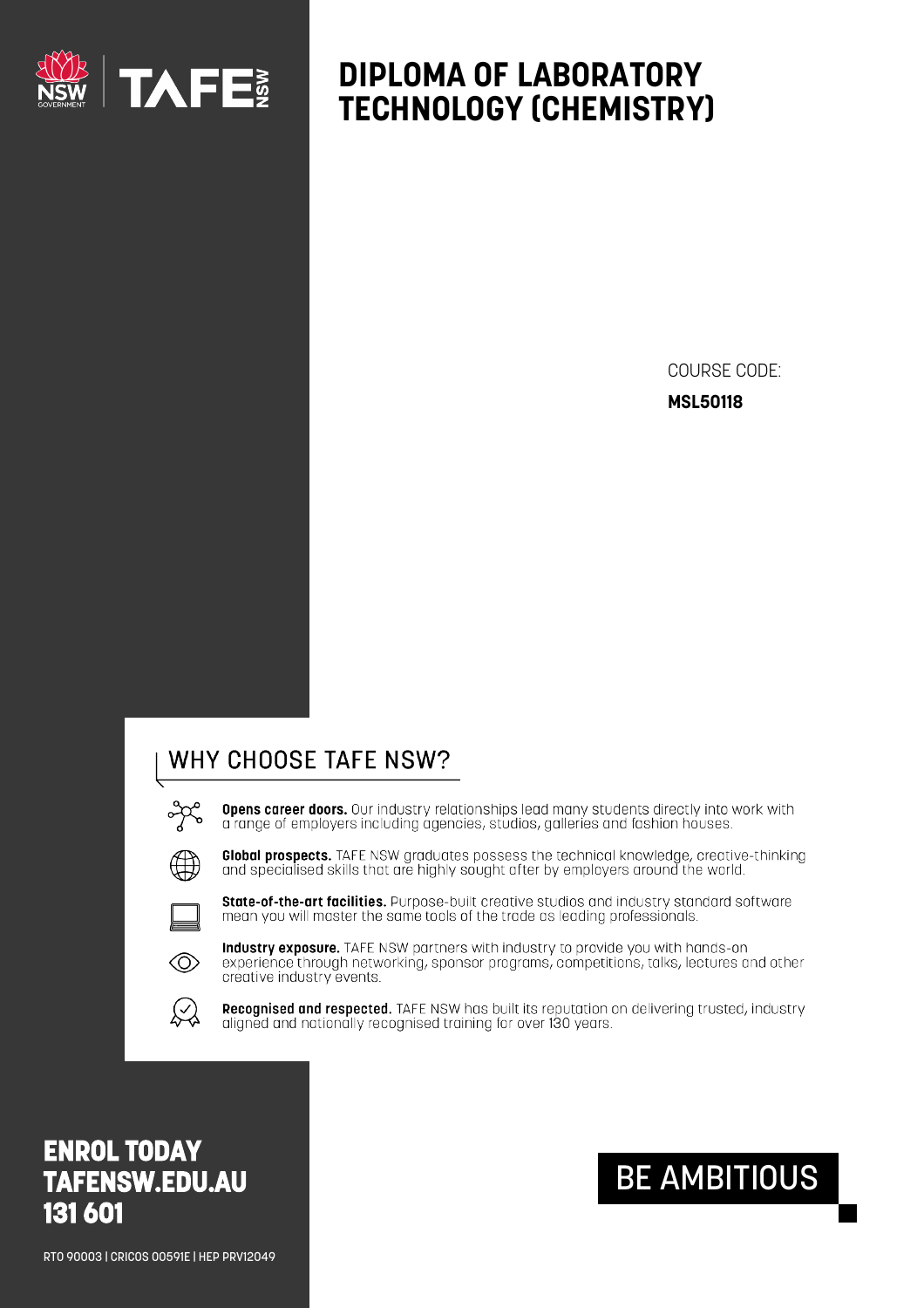

#### COURSE CODE

MSL50118

#### **OUALIFICATION**

Diploma of Laboratory Technology (Chemistry)

#### TRAINING PACKAGE ENTRY REQUIREMENTS:

#### ENTRY REQUIREMENTS

To be eligible for this course, you need to demonstrate the following:

- That you have achieved the Certificate IV in Laboratory Techniques as evidenced by a copy of your transcript or certificate or
- That you have completed a Certificate IV or higher in a relevant science discipline as evidenced by a copy of your transcript or certificate or
- That you have equivalent skills and knowledge in a relevant science discipline as evidenced by a resume highlighting your experience in the area

#### **Traineeship**

TAFE NSW also offers the Diploma of Laboratory Technology (Chemistry) as a traineeship. In addition to meeting the above requirement, trainees must:

- Be employed in the laboratory industry as this course is delivered in the workplace
- Have a signed traineeship contract

Thinking about a traineeship? Enquire today.

#### IS THIS COURSE RIGHT FOR YOU?

To be prepared for this course, we recommend that you have:

- Enthusiasm to learn topics such as chemistry, biology and simple statistics
- An interest in science and engineering
- Confidence working with arithmetic calculations
- Good written and verbal communication skills
- The ability to work in a team and be self-motivated to work individually
- The capability to lift up to 20 kilograms

If you need help preparing for study, contact us about your options.

#### **OVERVIEW**

The nationally accredited Diploma of Laboratory Technology (Chemistry) gives you skills to conduct a range of scientific tests as a qualified laboratory technician, unsupervised. Solve complex problems for industries including healthcare, food safety and pathology and contribute to vital research.

#### LEARN NEW SKILLS

Through a mix of theory and practical coursework, learn to:

- Process and interpret data
- Use laboratory application software
- Analyse data and report results
- Maintain and calibrate instruments and equipment



#### ■ **Traineeship Allowed** ■ VET Student Loans **Available**

- **Combination**
- **Full Time, Part Time**
- **Fully Subsidised Course**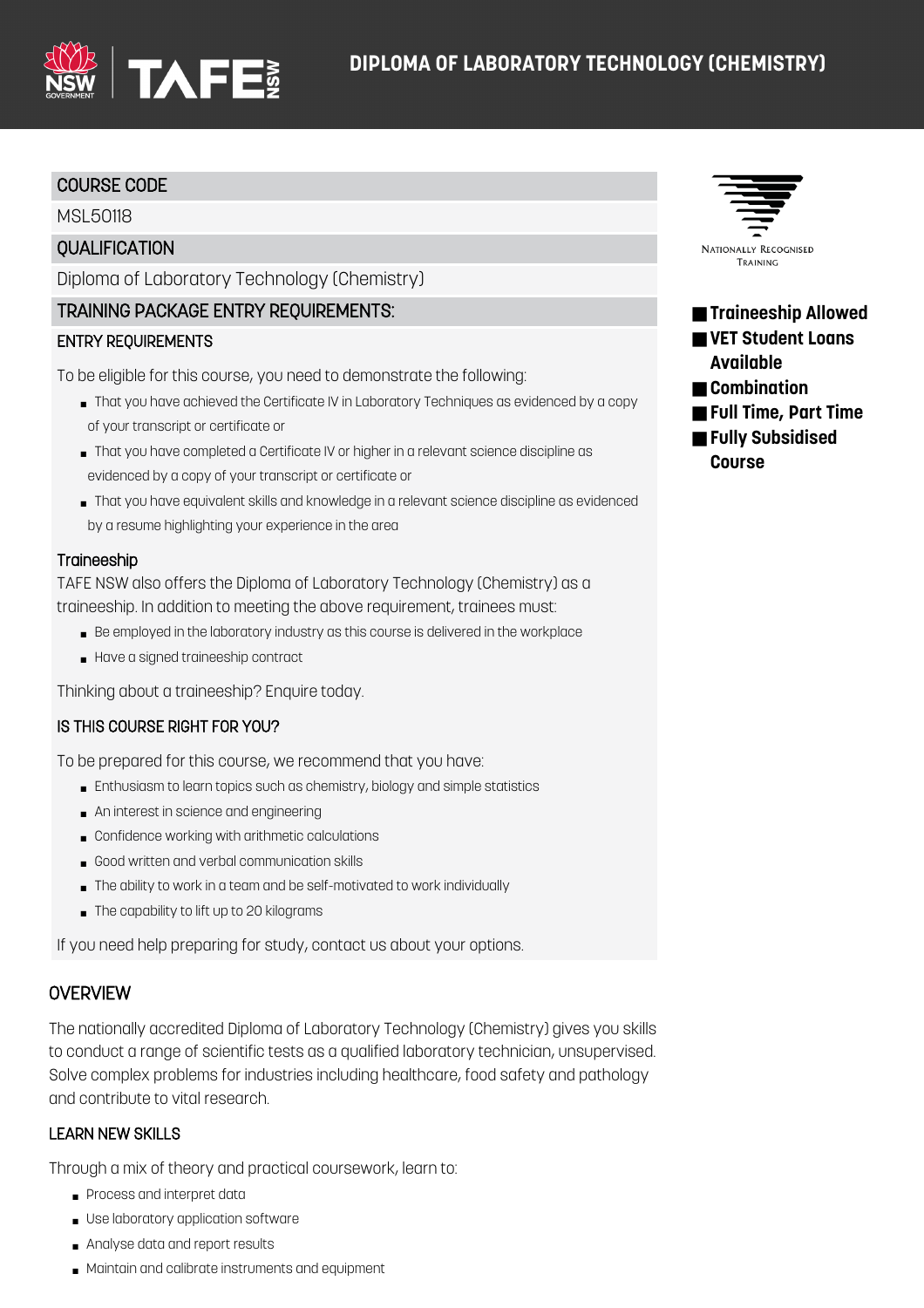■ Monitor the quality of test results and data

#### DEVELOP YOUR TALENT

Develop the attributes to help you get ahead:

- An honest and reliable nature for confidential and time sensitive tasks
- Self-motivation
- High attention to detail
- The ability to work independently or as part of a team
- Complex problem solving skills
- Strong communication

#### ACHIEVE YOUR GOALS

Completing this course provides you with:

- Experience working in a real laboratory on key chemistry lab tasks
- Industry networks and connections
- The skills to practise unsupervised as a qualified laboratory technician
- A nationally recognised qualification at Diploma level

#### Career opportunities:

- Technical officer pathology
- Biotechnology technical officer
- Laboratory technical officer
- Forensic science technician
- Calibration technician
- Manufacturing testing technical officer
- Food laboratory technical officer
- Mineral assay technical officer

#### GROW YOUR CAREER

Take your career further with the:

- Diploma of Laboratory Technology (Pathology)
- Diploma of Laboratory Technology (Food)

| <b>CAMPUS</b>                        | <b>STUDY MODE</b>         | <b>START DATE</b> | <b>DURATION</b> | <b>MAX FEE IF ELIGIBLE</b><br><b>FOR SUBSIDY</b> | <b>HOURS</b><br><b>PER</b><br><b>WEEK</b> |
|--------------------------------------|---------------------------|-------------------|-----------------|--------------------------------------------------|-------------------------------------------|
| Granville                            | Full Time,<br>Combination | 18 Jul 2022       | 36 weeks        | Enquire                                          | 18                                        |
| Granville                            | Full Time,<br>Combination | 31 Jan 2022       | 36 weeks        | Enquire                                          | 15                                        |
| Granville                            | Part Time,<br>Combination | 23 Mar 2022       | 2 years         | Enquire                                          | 6                                         |
| Granville (Focusing on<br>Chemistry) | Part Time,<br>Combination | 20 Jul 2022       | 2 years         | Enquire                                          | 8                                         |
| Granville (focused on                | Part Time,                | 18 Jul 2022       | 2 years         | Enquire                                          | 9                                         |